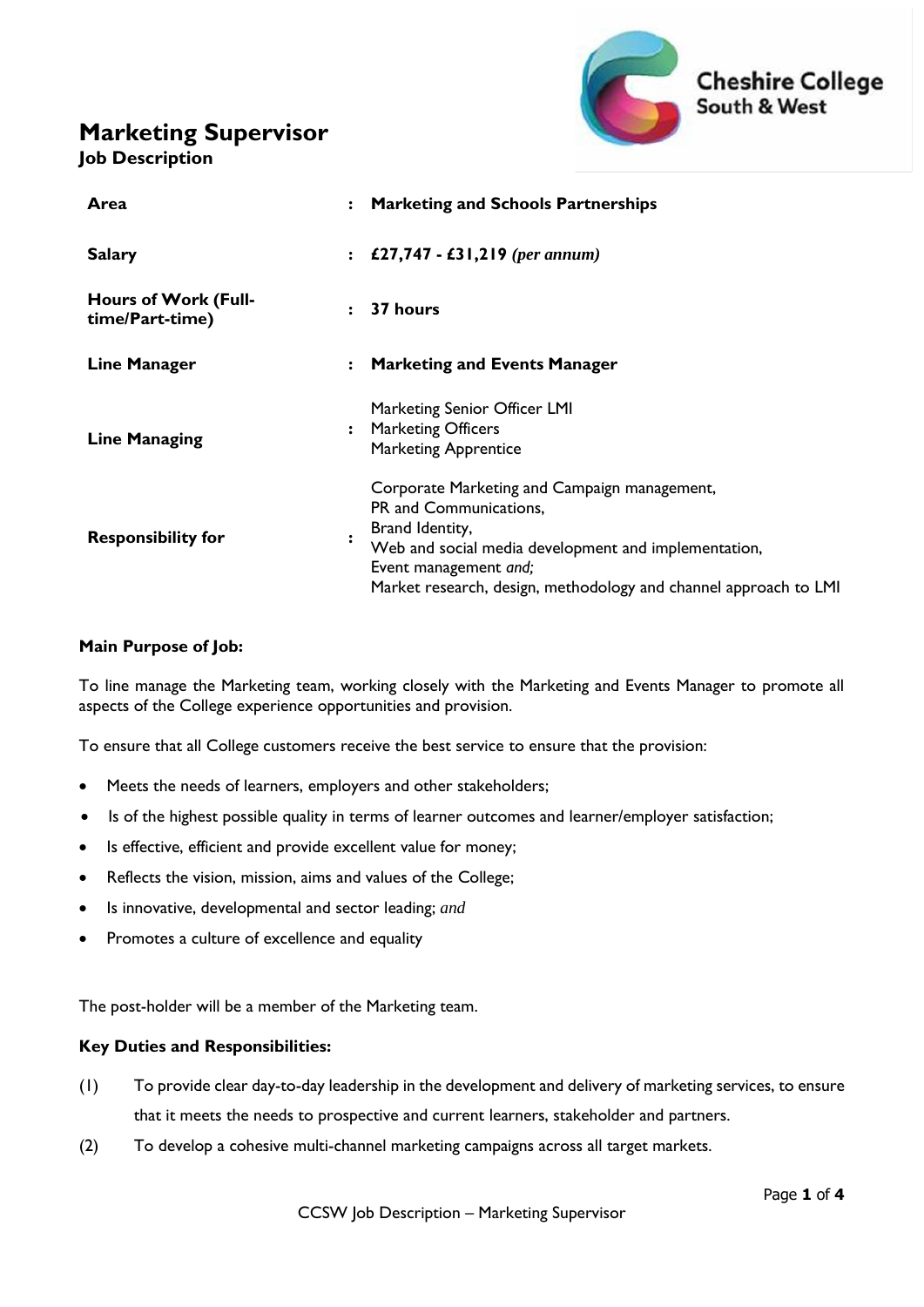- (3) Look at the development of appropriate market research design, methodology and channel approach.
- (4) Oversee the development and implementation of core key communication channels including the website development, social media platforms, print collateral and key publications.
- (5) Lead and advise the senior leadership team on public relations including media and stakeholders.
- (6) To prepare, review and analyse statistical reports in relation to marketing activity, applications and enrolment, and provide key information to CLT and SLT.
- (7) To co-ordinate the development and organisation of college events, not limited to but including recruitment, learner success and graduation events.
- (8) To liaise with internal and external stakeholders, developing strong working relationships and promote what the College has to offer.
- (9) To manage staff resources as appropriate to achieve the objectives of the role.
- (10) To support the management of allocated resources and budgets to comply with audit and financial regulations and management procedures.
- (11) To have an understanding and knowledge of key changes within the educational sector to anticipate the impact these may have on key target markets and assist with decision making.
- (12) To protect the College brand, identity and reputation appropriately to all key target markets and stakeholders.

#### **Generic**

- (13) Support and promote a culture of innovation, excellence and equality.
- (14) Comply with College policies, procedures and agreements and ensure that these policies are reflected in day-to-day activities.
- (15) Support and follow the College's strategies on equality, diversity and safeguarding.
- (16) Undertake appropriate staff development activities that support personal development and the changing needs of the College and its environment.
- (17) Contribute to whole College operational management through participation in formal committees and meetings, lead working parties and working closely with colleague on resolving College wide problems and issues.
- (18) Be aware of, and responsive to, the changing nature of the College and adopt a flexible and proactive approach to work.
- (19) Undertake such other duties as may reasonably be required commensurate with this grade, at the initial agreed place of work or at other locations, using own vehicle, in the College catchment area and other various locations.

#### *This Job Description is current as the date shown. In consultation with the post-holder, it is liable to variation to reflect changes in the job.*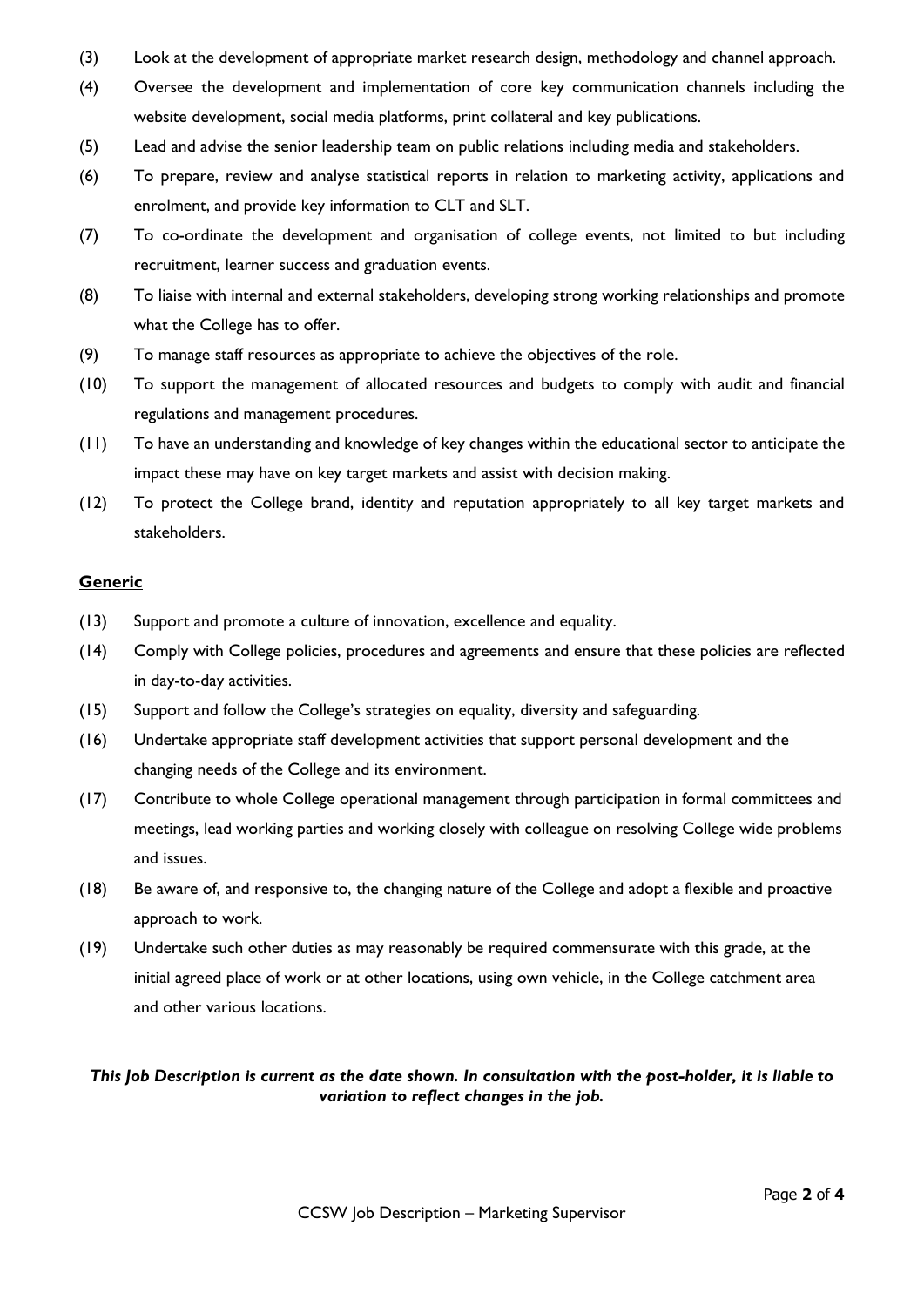# **Marketing Supervisor**

**Person Specification**



|                                                                                                                                                   | <b>Assessment Method</b> |              |                               |                      |                               |            |
|---------------------------------------------------------------------------------------------------------------------------------------------------|--------------------------|--------------|-------------------------------|----------------------|-------------------------------|------------|
| *Test = Skills Test/Knowledge Test/Micro Teach/Presentation                                                                                       | Application Form         | <b>*Test</b> | Interview and<br>Presentation | Psychometric Testing | Qualification<br>Certificates | References |
| <b>Education and Qualifications</b>                                                                                                               |                          |              |                               |                      |                               |            |
| <b>Essential</b>                                                                                                                                  |                          |              |                               |                      |                               |            |
| Degree and/or comparable professional qualification                                                                                               | ✓                        |              |                               |                      | ✓                             |            |
| Full and valid UK driving licence                                                                                                                 | ✓                        |              |                               |                      | ✓                             |            |
| Evidence of on-going professional development                                                                                                     | ✓                        |              |                               |                      | ✓                             |            |
| Desirable                                                                                                                                         |                          |              |                               |                      |                               |            |
| Qualification in Marketing                                                                                                                        | ✓                        |              |                               |                      | ✓                             |            |
| <b>Skills and Experience</b>                                                                                                                      |                          |              |                               |                      |                               |            |
| <b>Essential</b>                                                                                                                                  |                          |              |                               |                      |                               |            |
| Strong interpersonal skills with experience of liaising confidently with a<br>$\bullet$<br>range of stakeholder, building effective relationships | ✔                        |              | ✔                             |                      |                               |            |
| Experience of leading and managing a team within a marketing<br>environment                                                                       |                          |              | ✔                             |                      |                               |            |
| Excellent team worker                                                                                                                             | ✓                        |              |                               |                      |                               |            |
| Understand the importance of delivering excellent customer service<br>and gathering and acting on feedback                                        | ✓                        |              | ✓                             |                      |                               |            |
| Able to communicate effectively with a wide range of audiences e.g.<br>staff, prospective learners and parents                                    | $\checkmark$             |              | ✓                             |                      |                               |            |
| Excellent organisational skills, ability to prioritise and work under<br>pressure                                                                 | ✓                        |              | ✓                             |                      |                               |            |
| Ability to use own initiative and work with minimum supervision                                                                                   | ✓                        |              | ✓                             |                      |                               |            |
| Flexible approach to work (including evening and weekend work)                                                                                    |                          |              | ✓                             |                      |                               |            |
| Experience of educational or commercial environments                                                                                              | $\checkmark$             |              | ✓                             |                      |                               |            |
| Excellent ICT skills to support effective communications including social<br>media                                                                |                          | ✓            | ✓                             |                      |                               |            |
| Ability to take individual accountability for performance against<br>challenging and stretching targets                                           |                          |              |                               |                      |                               |            |
| Ability to produce high quality written copy and presentation materials                                                                           | $\checkmark$             | ✔            |                               |                      |                               |            |
| <b>Personal Attributes</b>                                                                                                                        |                          |              |                               |                      |                               |            |
| <b>Essential</b>                                                                                                                                  |                          |              |                               |                      |                               |            |
| Accuracy and attention to detail                                                                                                                  |                          |              | ✓                             |                      |                               | ✔          |
| Emotional intelligence, self-awareness and confidence                                                                                             |                          |              | ✓                             |                      |                               | ✔          |